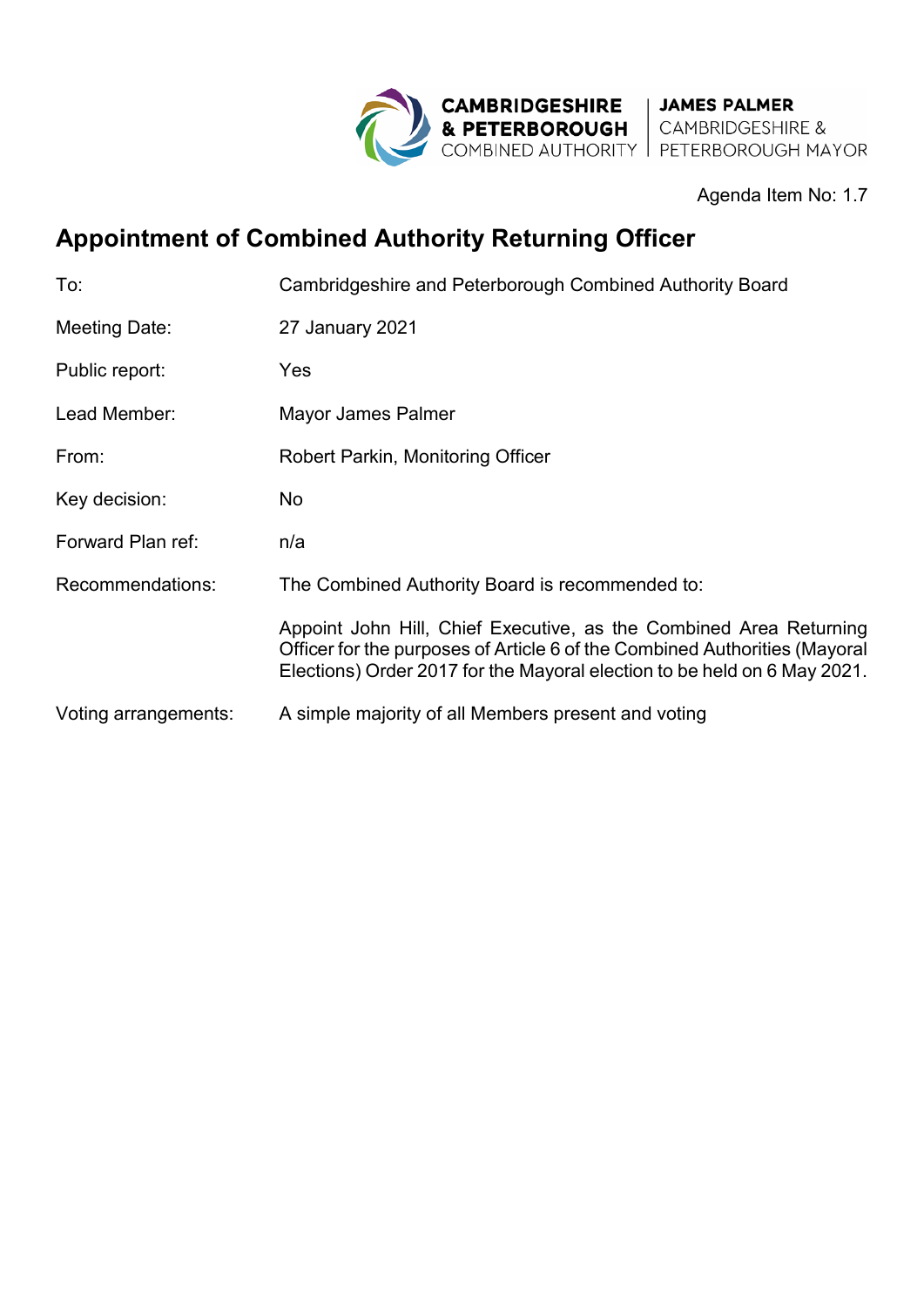#### 1. Purpose

1.1 Appointment of Combined Area Returning Officer (CARO) for the Mayoral election to be held on 6 May 2021.

#### 2. Background

2.1 The Combined Authorities (Mayoral Elections) Order 2017 at Article 6 (1) states:

*6. – Combined Authority Returning Officer* 

 *(1) The Combined Authority must appoint one of its officers, or one of the officers of a constituent Council, to be the Combined Authority Returning Officer in relation to the election.* 

 *Election in this context means an election for the return of a Combined Authority Mayor* 

- 2.2 John Hill, the current Joint Chief Executive of the CPCA, was the CARO for the 2017 Mayoral elections. He has also been appointed as the Police Area Returning Officer (PARO) for the Police and Crime Commissioner elections for 2021.
- 2.3 The CARO is a significant and complex role responsible for the overall management of the Mayoral elections with specific responsibility for administering the nomination process, calculating and declaring the result and production of candidates addresses.
- 2.4 The timetable and process for the Mayoral elections are very closely aligned with the PCC elections and with similar requirements for the approval of election addresses and the two stage voting process. It is therefore important to align the arrangements for PARO and CARO where possible.

## 3. Financial Implications

- 3.1 The cost of the 2017 Mayoral elections was £1.037 million. The Combined Authority has allocated £1.04 million for the 2021 elections based on an annual provision of £260,000 over four years. The costs of the 2021 elections will be significantly affected by the cost implications of COVID 19 and the number of other elections coinciding with the Mayoral election. Nevertheless, it is estimated that the current budget allocation for the 2021 Mayoral elections will suffice. Further updated cost estimates will be forwarded to members when available.
- 4. Legal Implications
- 4.1 The legal implications are summarised in the report.

### 5. Appendices

None